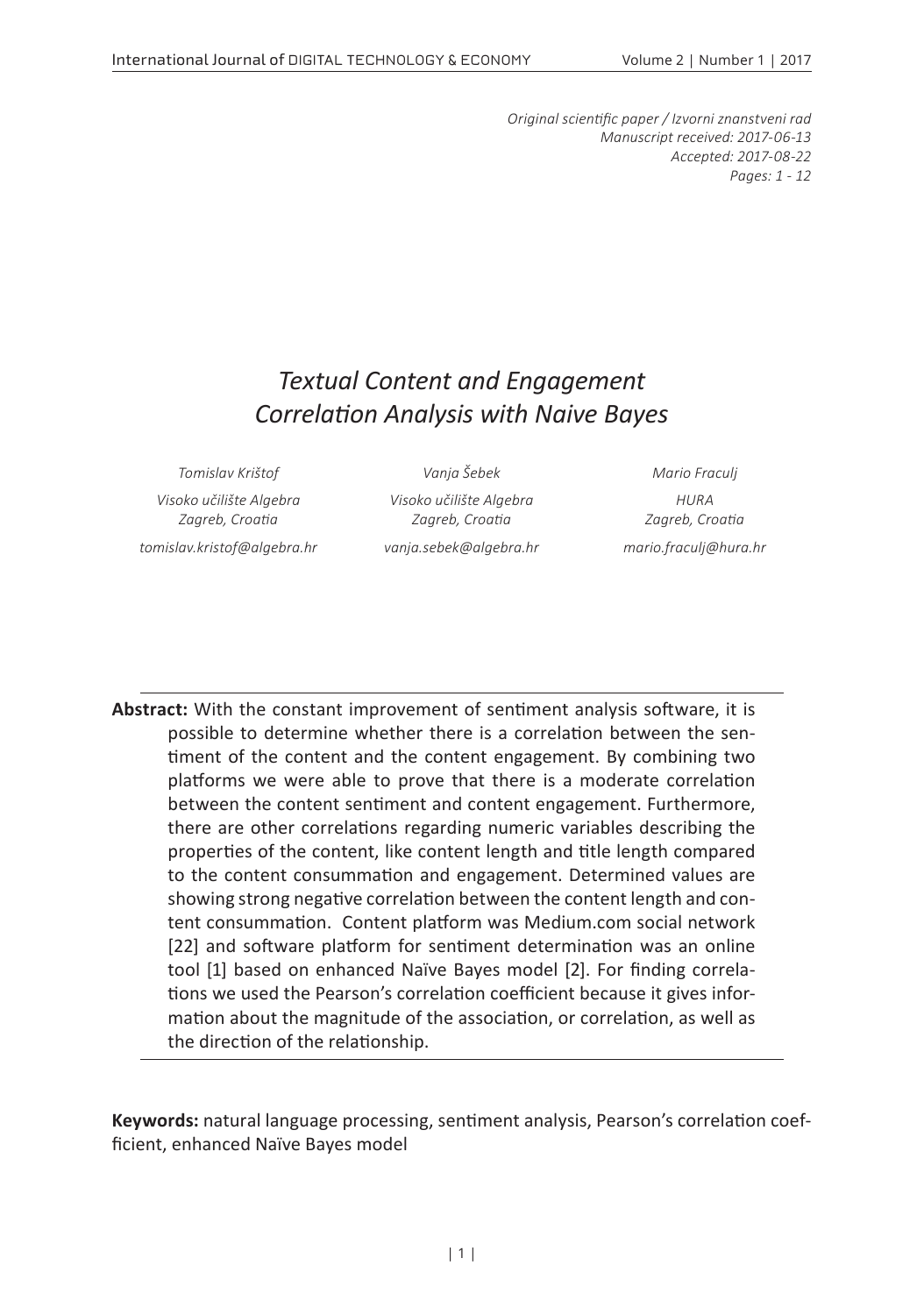# INTRODUCTION

Sentiment analysis aims to measure positivity or negativity of written or spoken language. The positivity or negativity of analyzed text is determined through extraction of subjective information. The simplified model determines only polarity, while there are models that beside the polarity determine intensity [3].

Usage of sentiment analysis through NLP, natural language processing, is very popular and necessary in the realm of marketing. The engaged parties tend to determine sentiment and thus conclude whether the brand or the product perception is positive or negative. By measuring sentiment polarity of the brand through time it is possible to measure the effectiveness of marketing efforts, as well as quantify ROI.

The sentiment analysis software first has to learn to quantify sentiment. To do that it has to analyze data that possesses information about the sentiment. For the purpose of training the software the available data source was used [4] [5]. It is a dataset of highly polar movie reviews published on International Movie Data Base [6].

For the purpose of this work we have analyzed posts on popular social network Medium.com in order to discover whether there is correlation between the sentiment and post engagement. If the post sentiment was positive, would the readers tend to recommend it to other readers within their network?

Furthermore, how would the readers react if the post title is positive or negative or would they skip the post if it was too long.

Necessary steps:

- Provide a trustful sentiment analysis software [1].
- Provide sufficient volume and quality of written text [7] that can be quantified and measured by the means of qualitative descriptors (sentiment) and quantities (number of views, number of reads, read ratio, number of recommends, recommend-read ratio). The texts are compiled and suited to the specific audience in tags of "mental health" and "love" for which the author has top references. The author, Tomislav Krištof, has the *Top writer* status for these tags, which puts him among the top 50 writers for both categories in the world [9][10].
- Provide a tool to determine correlation (Microsoft Excel, Pearson's correlation coefficient)
- Provide a tool for numeric and graphic presentation (Microsoft Excel)

Natural language processing [8] is an area of research and application that explores how computers can be used to understand and manipulate natural language text or speech to do useful things [11].

A number of researchers have attempted to come up with improved technology for performing various activities that form important parts of NLP works [11]. These works may be categorized as follows:

• Lexical and morphological analysis, noun phrase generation, word segmentation, etc. [12].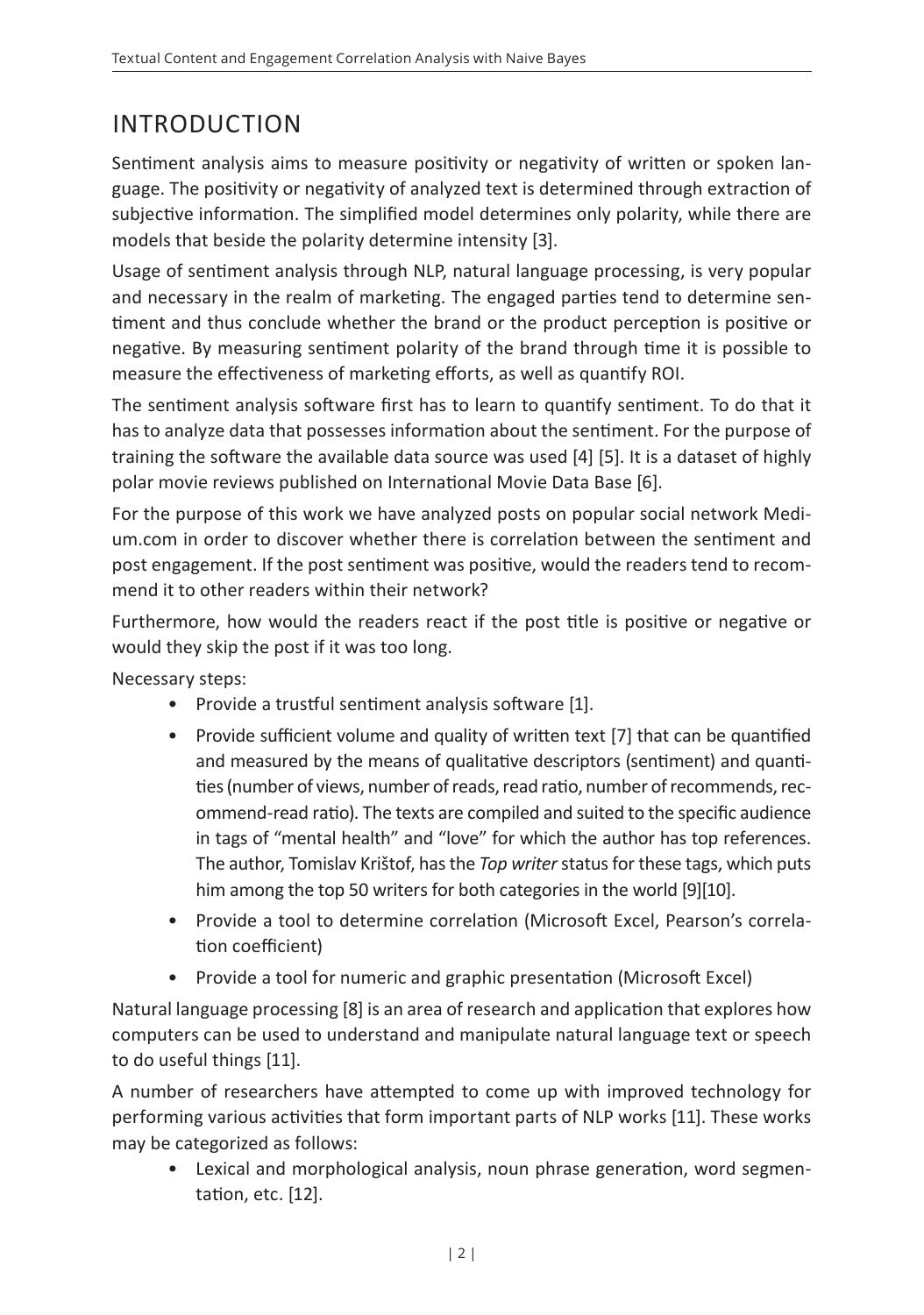- Semantic and discourse analysis, word meaning and knowledge representation [13].
- Knowledge-based approaches and tools for NLP [14].

Sentiment analysis of language (written or spoken) uses three approaches [15]:

- knowledge-based techniques
- statistical methods
- hybrid approaches.

The aim of sentiment analysis is to determine polarity of the text by identifying words that describe emotional state. These states can be positive (happy, joyful), or negative (angry, sad). By diving into the context under which these identifiers are used, a learned processor can determine overall sentiment with great accuracy. Knowledge-based techniques determine the polarity of text by categories of affection founded on emotional words such as thrilled, depressed, scared [16].

## SENTIMENT ANALYSIS TOOL USED

In order to produce reliable result in sentiment analysis it is necessary to have a welltrained software. To train the software one has to have a dataset that is of sufficient volume and polarity that can be determined with ease. For the learning of the tool [1], an available dataset [4] was used which was compiled by Andrew Maas et al. It is a set of 25000 highly polar text, movie reviews that include wide and various emotion words. The mentioned set was used for training. The other set of further 25000 words was used for testing the tool. All texts originate from International Movie Data Base [6]. Furthermore, most existing research on sentiment classification uses movie review data for benchmarking. The analysis tool used the 25,000 documents in the training set to build our supervised learning model. The other 25,000 were used for evaluating the accuracy of the classifier [2].

The classifier module used in the tool is based on Naïve Bayes model. It involves a simplifying conditional independence assumption. This assumption does not affect the accuracy in text classification by much but makes really fast classification algorithms applicable for the problem. Rennie et al discuss the performance of Naïve Bayes on text classification tasks in their 2003 paper [2] [5]. The code of the analysis tool is available at [17]. Training involved preprocessing data and applying negation handling before counting the words. Since we were using Bernoulli Naive Bayes, each word is counted only once per document. On a laptop running an Intel Core 2 Duo processor at 2.1 GHz, training took around 1 minute 30 seconds and used about 700 megabytes of memory. The memory usage stems largely from bigrams and trigrams prior to feature selection [2].

The outcome was that the tool obtained an overall classification accuracy of 88.80% on the test set of 25000 movie reviews [2].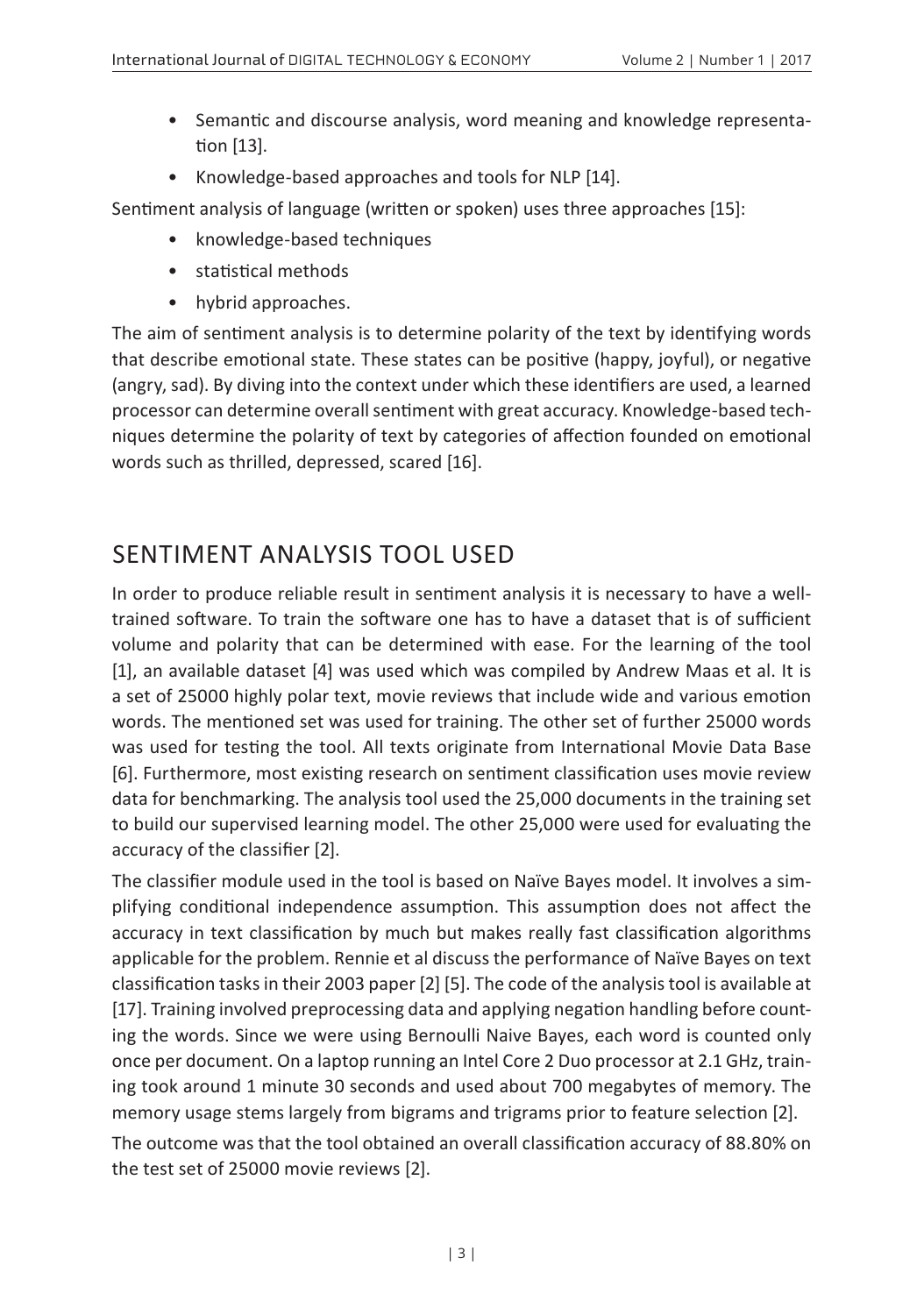## THE TEXT USED FOR ANALYSIS AND THE GOAL OF ANALYSIS

The goal of analysis was to determine the correlation between text sentiments and engagement levels. The hypothesis was as follows.

- The texts are actual posts which have the goal to help people with mental disorders. The community involved are people who among other tags follow the tag "mental health" and "love". All texts are produced by one author, Tomislav Krištof who has the access to posts data and statistics [7].
- The goal was to prove the hypothesis which states that the text of positive sentiment should be more engaging than the texts of negative sentiment to people who seek education, encouragement, guidance and help regarding mental health in a therapeutic sense.
- The engagement is measured by number of recommendation each post gets. To equalize the recommendation measurement, the read-recommendation ratio was used. The read-recommendation ratio is a quotient between number of recommendation and reads.

$$
Read-recommandation ratio = \frac{Number of recommendations}{Number of reads}
$$
 (1)

- Higher ratio means more engaging the post.
- Posts include 24 texts about mental health and love and are aimed to help people in need. Total number of words is 15199, with the average of 633 words. The median is 431 words.
- Total number of unique views is 1674, and total number of reads is 1157. The total number of reads is considered as a sample size, (*n* = 1157). The read is determined by the platform and is calculated by *unknown* variables (not publicly available). The workaround to find out is to determine the way Medium.com knows when the text has been scrolled to the end. Using some JavaScript, it is possible to capture an event that fires when text is scrolled to the end [18] [19]. However, in good faith it is probable that since the Medium.com has the algorithm that calculates the time necessary to read the post, it also uses that variable in addition to scroll to distinguish between read posts and fast scrolled posts.

### SENTIMENT ANALYSIS

#### *THE CORRELATION BETWEEN THE SENTIMENT AND READ – RECOMMENDATION RATIO*

To determine the correlation between the sentiment of posts, each post was analyzed for sentiment via mentioned tool [1]. Each post was given sentiment status as shown in the following example (9 rows are shown of 24):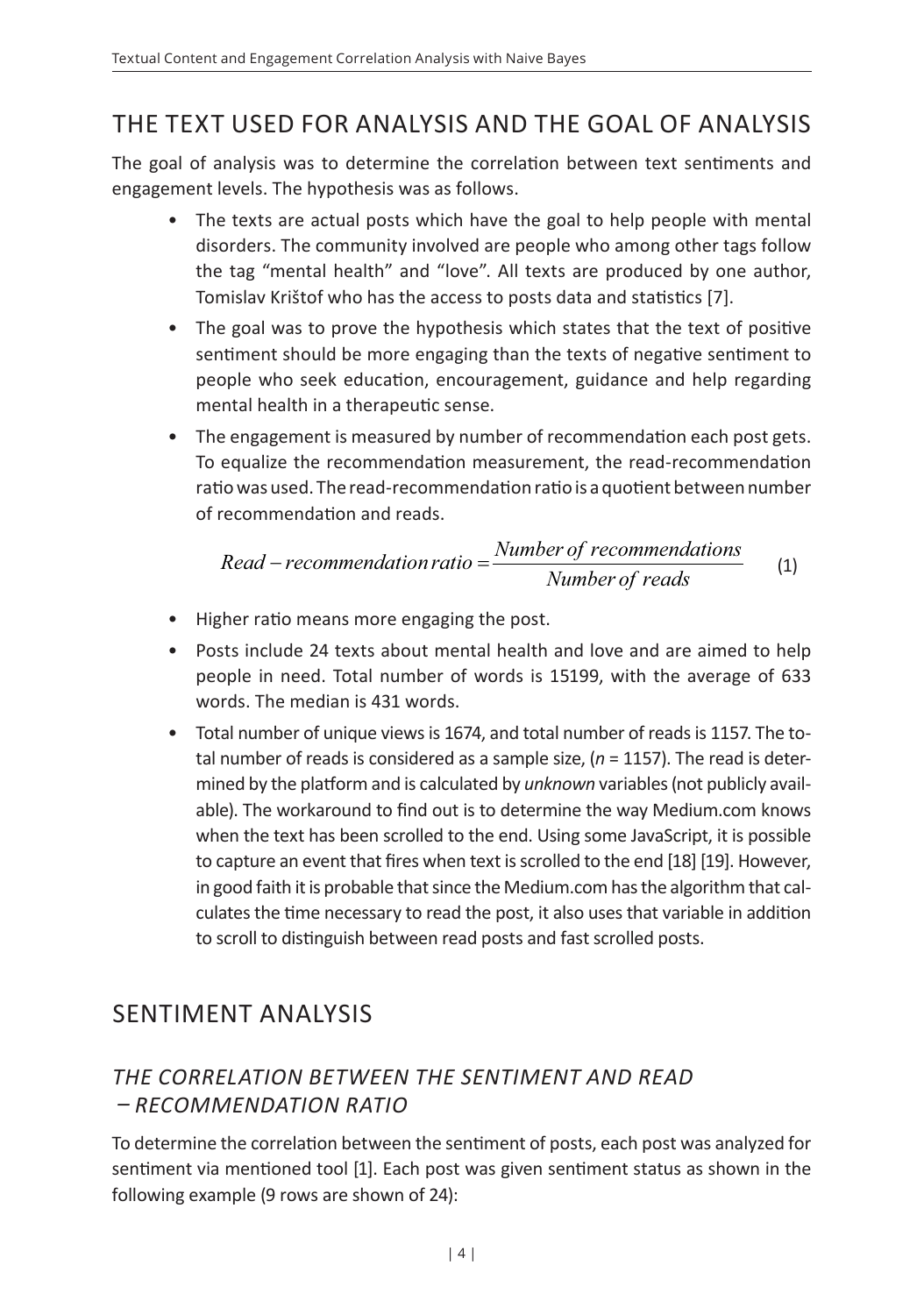| 1               | $\overline{2}$ | 3                  | 4               |
|-----------------|----------------|--------------------|-----------------|
|                 | Sentiment      | Probability of (2) | <b>Pondered</b> |
| Sentiment (P/N) | $(100/-100)$   | $(0-100)$          | Sentiment       |
| P               | 100            | 100,00             | 10,00           |
| N               | $-100$         | 100,00             | $-10,00$        |
| N               | $-100$         | 73,76              | $-7,38$         |
| P               | 100            | 100,00             | 10,00           |
| P               | 100            | 100,00             | 10,00           |
| N               | $-100$         | 81,10              | $-8,11$         |
| P               | 100            | 100,00             | 10,00           |
| P               | 100            | 100,00             | 10,00           |
| P               | 100            | 99,37              | 9,94            |

**Table 1:** Quantification of the sentiment

First the positive sentiment is given the value of 100 and the negative sentiment the value of -100. Than the probability was taken as a ponder (probability of the sentiment determination). And as a result, the Pondered sentiment is determined with the formula

$$
Pondered sentiment = \frac{Sentiment \cdot Probability}{1000} \tag{2}
$$

After quantifying the sentiment, every post was given a Read-recommendation ratio (column 6 in Table 2.).

| 1              | $\overline{2}$ | 3            | 4          | 5              | 6                 | 7               |
|----------------|----------------|--------------|------------|----------------|-------------------|-----------------|
| Post no.       | <b>Views</b>   | <b>Reads</b> | Read ratio |                | Rec.-Read         | <b>Pondered</b> |
|                |                |              |            | mends          | ratio $\cdot$ 100 | sentiment       |
| 18             | 51             | 31           | 60,78      | 10             | 32,26             | 10,00           |
| 22             | 32             | 27           | 84,38      | 11             | 40,74             | $-10,00$        |
| 6              | 181            | 130          | 71,82      | 18             | 13,85             | $-7,38$         |
| 17             | 16             | 11           | 68,75      | 3              | 27,27             | 10,00           |
| 23             | 11             | 10           | 90,91      | 5              | 50,00             | 10,00           |
| 13             | 149            | 79           | 53,02      | 23             | 29,11             | $-8,11$         |
| 19             | 10             | 4            | 40,00      | $\overline{2}$ | 50,00             | 10,00           |
| $\overline{7}$ | 49             | 27           | 55,10      | 5              | 18,52             | 10,00           |
| 24             | 21             | 21           | 100,00     | 11             | 52,38             | 9,94            |
| 21             | 16             | 16           | 100,00     | 5              | 31,25             | $-10,00$        |
| 15             | 50             | 49           | 98,00      | 9              | 18,37             | 9,60            |
| 8              | 19             | 17           | 89,47      | 2              | 11,76             | $-10,00$        |

**Table 2:** The whole sample in numbers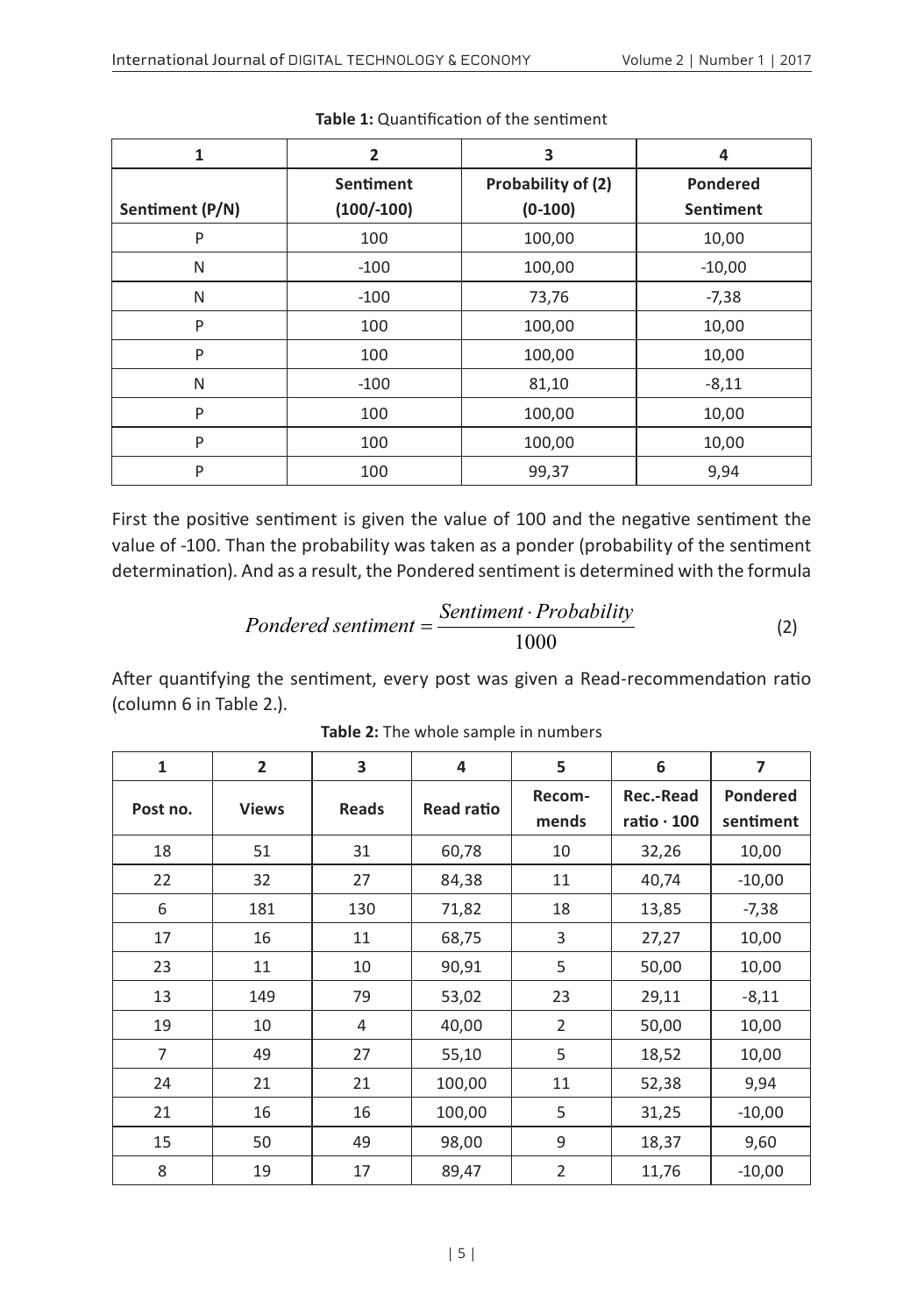| 20 | 70  | 59  | 84,29 | 15 | 25,42 | $-9,99$  |
|----|-----|-----|-------|----|-------|----------|
| 16 | 38  | 32  | 84,21 | 7  | 21,88 | 10,00    |
| 14 | 77  | 64  | 83,12 | 12 | 18,75 | 9,90     |
| 4  | 356 | 293 | 82,30 | 33 | 11,26 | $-10,00$ |
| 3  | 11  | 9   | 81,82 | 1  | 11,11 | $-9,90$  |
| 2  | 121 | 89  | 73,55 | 7  | 7,87  | $-10,00$ |
| 10 | 75  | 53  | 70,67 | 10 | 18,87 | 9,69     |
| 5  | 131 | 63  | 48,09 | 13 | 20,63 | 9,99     |
| 12 | 26  | 12  | 46,15 | 4  | 33,33 | 10,00    |
| 11 | 20  | 9   | 45,00 | 3  | 33,33 | $-10,00$ |
| 9  | 58  | 22  | 37,93 | 7  | 31,82 | $-8,20$  |
| 1  | 86  | 30  | 34,88 | 4  | 13,33 | $-10,00$ |

Using the Pearson's correlation coefficient, it was easy to calculate the correlation between column 6. and column 7.

$$
r = \frac{\sum_{i=1}^{n} (x_i - \overline{x})(y_i - \overline{y})}{\sqrt{\sum_{i=1}^{n} (x_i - \overline{x})^2} \sqrt{\sum_{i=1}^{n} (y_i - \overline{y})^2}}
$$
(3)

where:

•  $n, x_i, y_i$  are defined as above

• 
$$
\overline{x} = \frac{1}{n} \sum_{i=1}^{n} x_i
$$
 (the sample mean); and analogously  $\overline{y}$ 

In the above (2) fomula [21] we entered values (column 6., as x, and column 7., as y) and calculated the Pearson's correlation coefficient r.

The result:

$$
r = 0,340038418
$$

Under classification according to Cohen, J. [20] we get the following determination:

| <b>Table</b> 3. Classification of Pearson's correlation coefficient r |  |
|-----------------------------------------------------------------------|--|
|-----------------------------------------------------------------------|--|

| <b>Coefficient Value</b> | <b>Strength of Association</b> |  |  |
|--------------------------|--------------------------------|--|--|
| 0.1 <  r  < .3           | small correlation              |  |  |
| 0.3 <  r  < .5           | medium/moderate correlation    |  |  |
| r  > .5                  | large/strong correlation       |  |  |

So, we can conclude that there is moderate positive correlation between the Post sentiment and Read – recommendation ratio based on the sample size of *n* = 1157., where n is number of unique reads.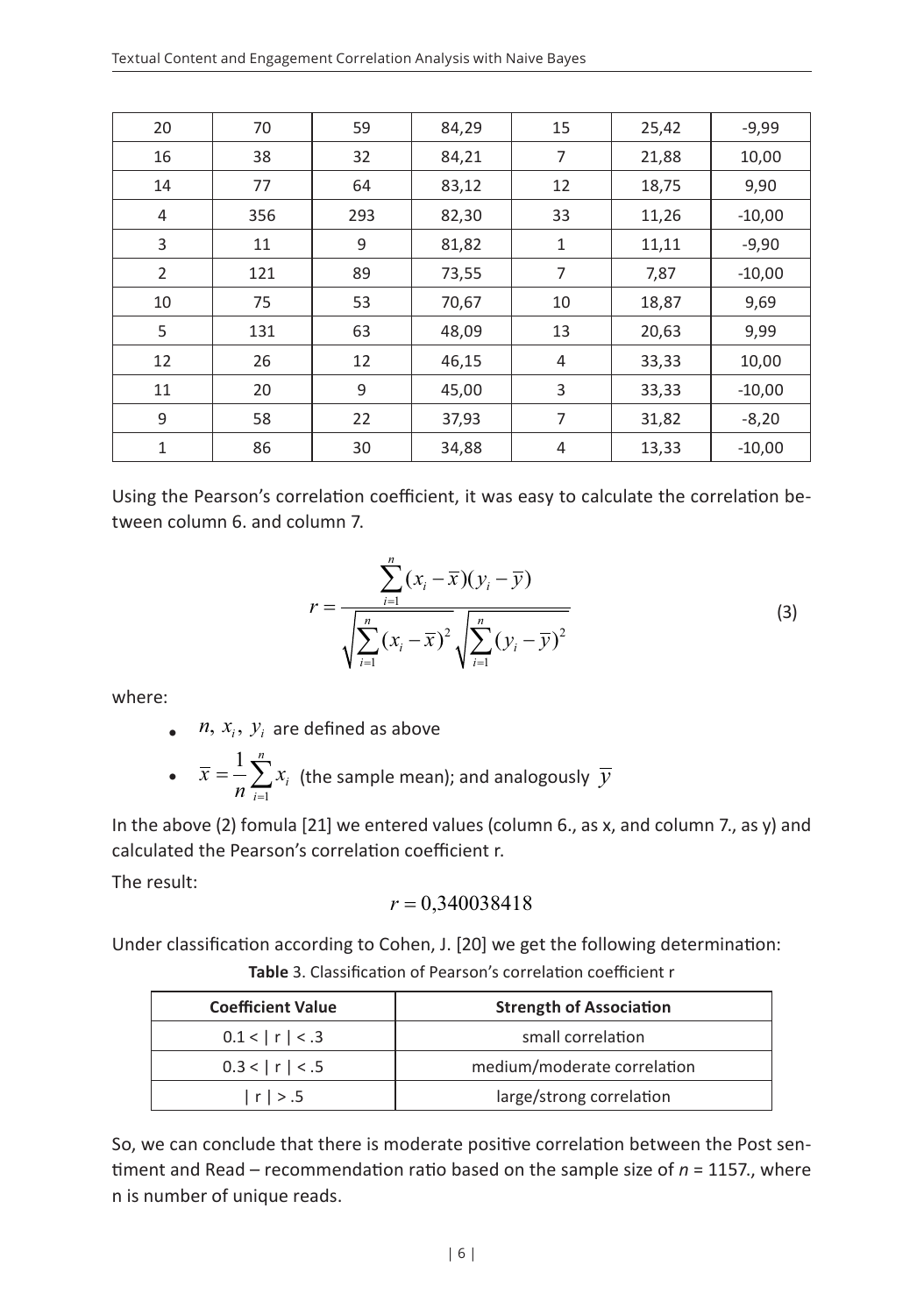

On the Figure 1. we can see the apparent skewness that nicely depicts the correlation between the sentiment and read – recommendation ratio. The "trend line" was added for better depiction.

#### *THE CORRELATION BETWEEN USING THE WORD "LOVE" IN THE POSTS AND READ RATIO*

Furthermore, we made another hypothesis which states, there can be a correlation between using the word "love" and read ratio.

| 1                      | $\overline{2}$ | 3            | 4                 | 5                     | 6                          |
|------------------------|----------------|--------------|-------------------|-----------------------|----------------------------|
| Word density<br>"love" | <b>Views</b>   | <b>Reads</b> | <b>Read ratio</b> | No. of word<br>"love" | Post lenght<br>(no. words) |
| 2,85326087             | 51             | 31           | 60,78             | 21                    | 736                        |
| 1,639344262            | 32             | 27           | 84,38             | 6                     | 366                        |
| 1,408450704            | 181            | 130          | 71,82             | 5                     | 355                        |
| 1,339285714            | 16             | 11           | 68,75             | 6                     | 448                        |
| 0,892857143            | 11             | 10           | 90,91             | $\overline{2}$        | 224                        |
| 0,71942446             | 149            | 79           | 53,02             | 5                     | 695                        |
| 0,260416667            | 10             | 4            | 40,00             | 3                     | 1152                       |
| 0,156128025            | 49             | 27           | 55,10             | $\overline{2}$        | 1281                       |

| Table 4. Word density "love" and read ratio |  |  |  |  |  |
|---------------------------------------------|--|--|--|--|--|
|---------------------------------------------|--|--|--|--|--|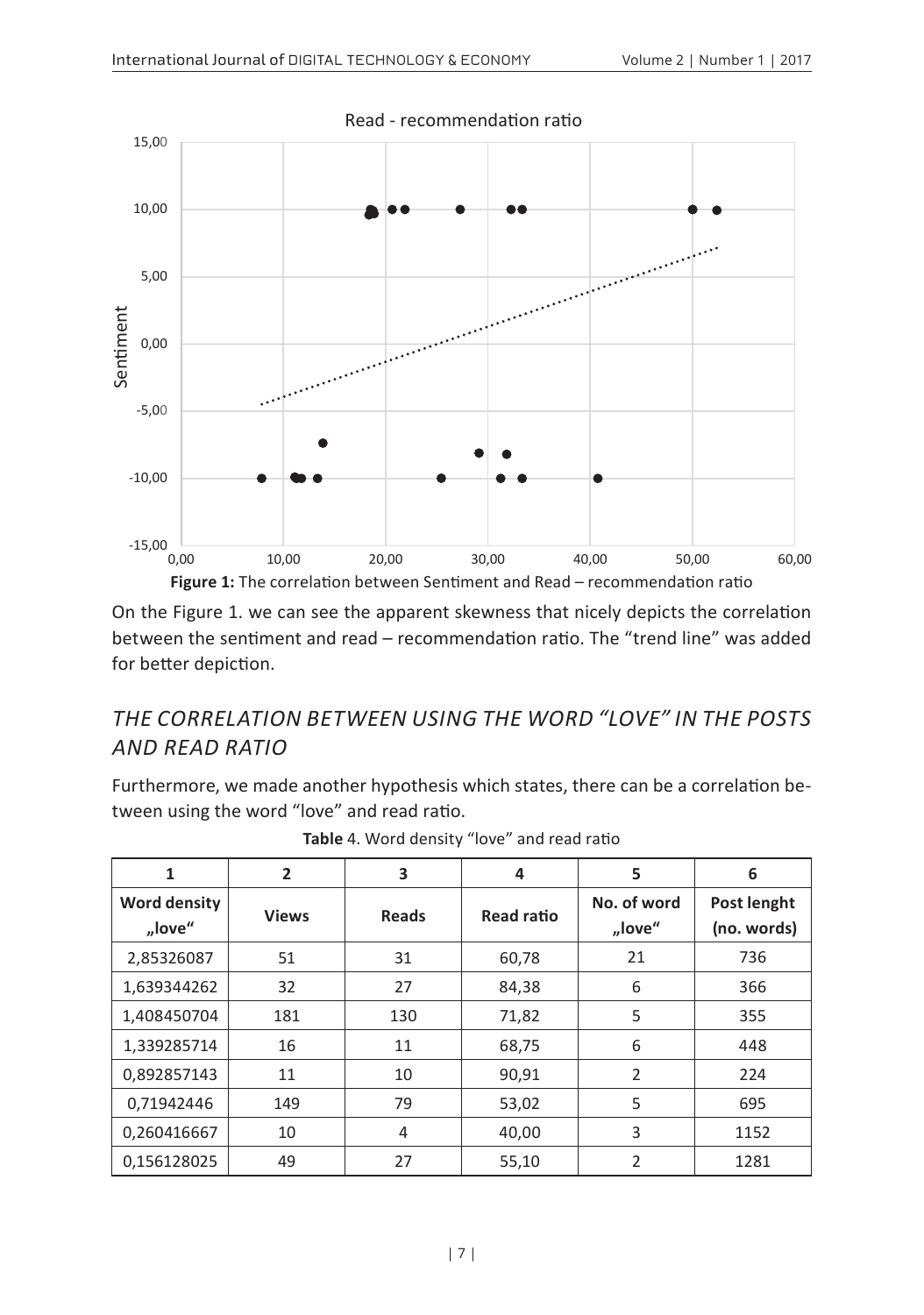Word density "love" is calculated by the following formula:

*Word density* "love" = 
$$
\frac{No.of word "love"}{Post length in words}
$$

Read ratio is calculated by the following formula:

$$
Read ratio = \frac{Reads}{Views}
$$

By using the Pearson's correlation coefficient, it was convenient to calculate the correlation. The result was:  $r = 0.3447607$ . To calculate it we use the columns 1. and 4. of the Table 4. Note 1: the calculation is based on 319 reads of unique readers.



#### *SENTIMENT TITLE VS. READ RATIO*

Based on general opinion that negative or slightly negative titles of articles provoke more clicks and interaction we decided to test that hypothesis. We chose 11 titles and 632 reads (n=632) to prove the hypothesis: Negative titles provoke engagement. We have calculated the sentiment of the content titles and made a correlation analysis between the content title sentiment and read ratio.

$$
Read\, ratio = \frac{Reads}{Views}
$$

We discovered that the r=-0,241740106, which determines that there is a small negative correlation between the title sentiment and read ratio. It can be described as follows. The visitors of the content are more likely to read posts which bear titles of negative sentiment. The data is presented in Table 5.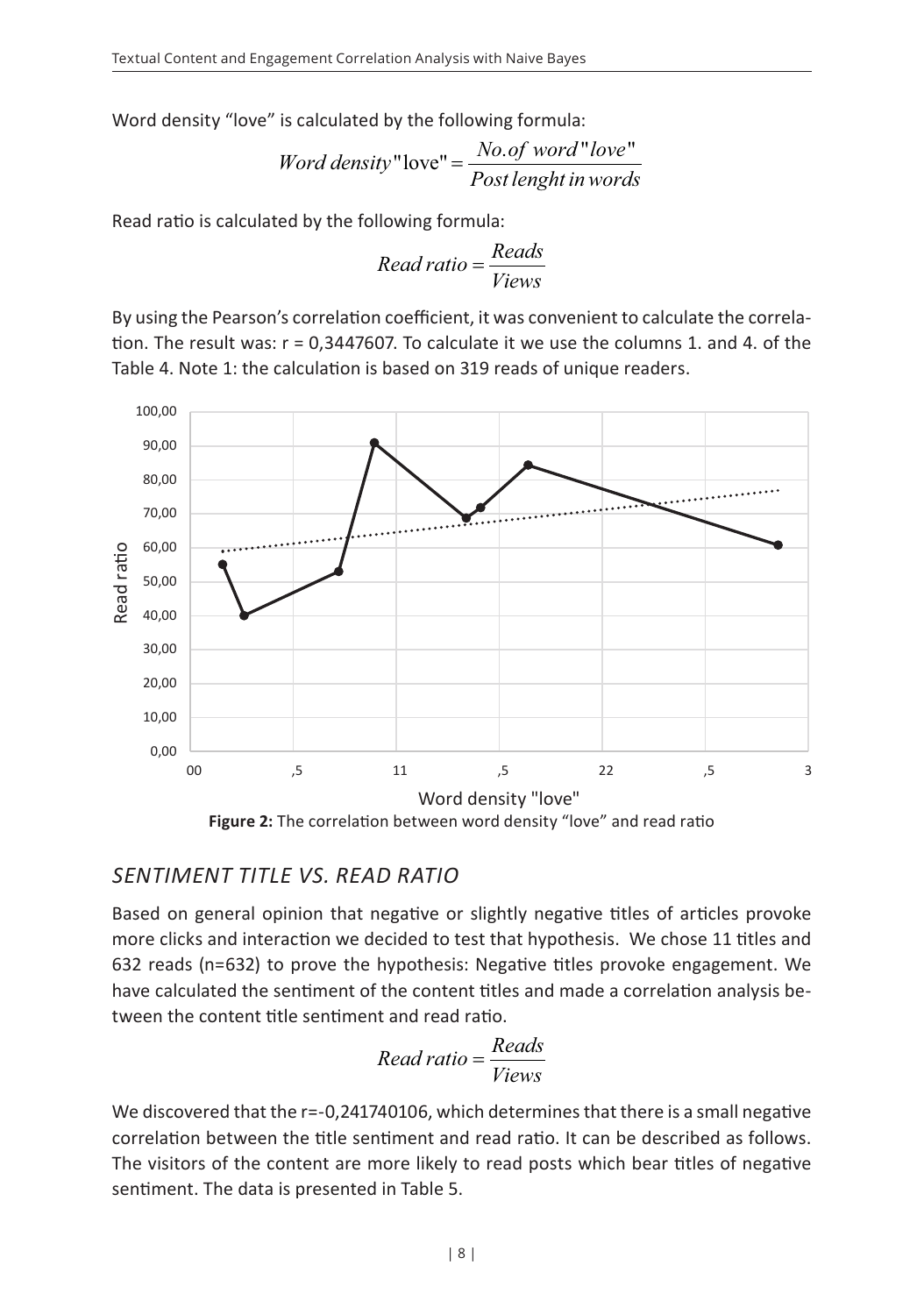| 1            | $\overline{2}$ | 3          | 4                      |
|--------------|----------------|------------|------------------------|
| <b>Views</b> | Reads          | Read ratio | <b>Title sentiment</b> |
| 51           | 31             | 60,78      | $-100$                 |
| 32           | 27             | 84,38      | $-100$                 |
| 11           | 9              | 81,82      | $-100$                 |
| 75           | 53             | 70,67      | $-100$                 |
| 131          | 63             | 48,09      | $-100$                 |
| 10           | 4              | 40,00      | 100                    |
| 38           | 32             | 84,21      | 100                    |
| 356          | 293            | 82,30      | 100                    |
| 121          | 89             | 73,55      | 100                    |
| 20           | 9              | 45,00      | 100                    |
| 58           | 22             | 37,93      | 100                    |
| 903          | 632            |            |                        |

**Table** 5. Title sentiment and read ratio

#### *CONTENT LENGTH VS READ RATIO*

It is no coincidence that the viewers are more likely to read shorter content. On the sample of 1674 views and 1157 reads (*n* = 1157), we were able to prove that there is a strong correlation between post size in words and read ratio. The correlation coefficient is *r* = – 0,85111966. This proves strong negative correlation between posts length and read ratio.



**Figure 3:** The correlation between read ratio and number of words in posts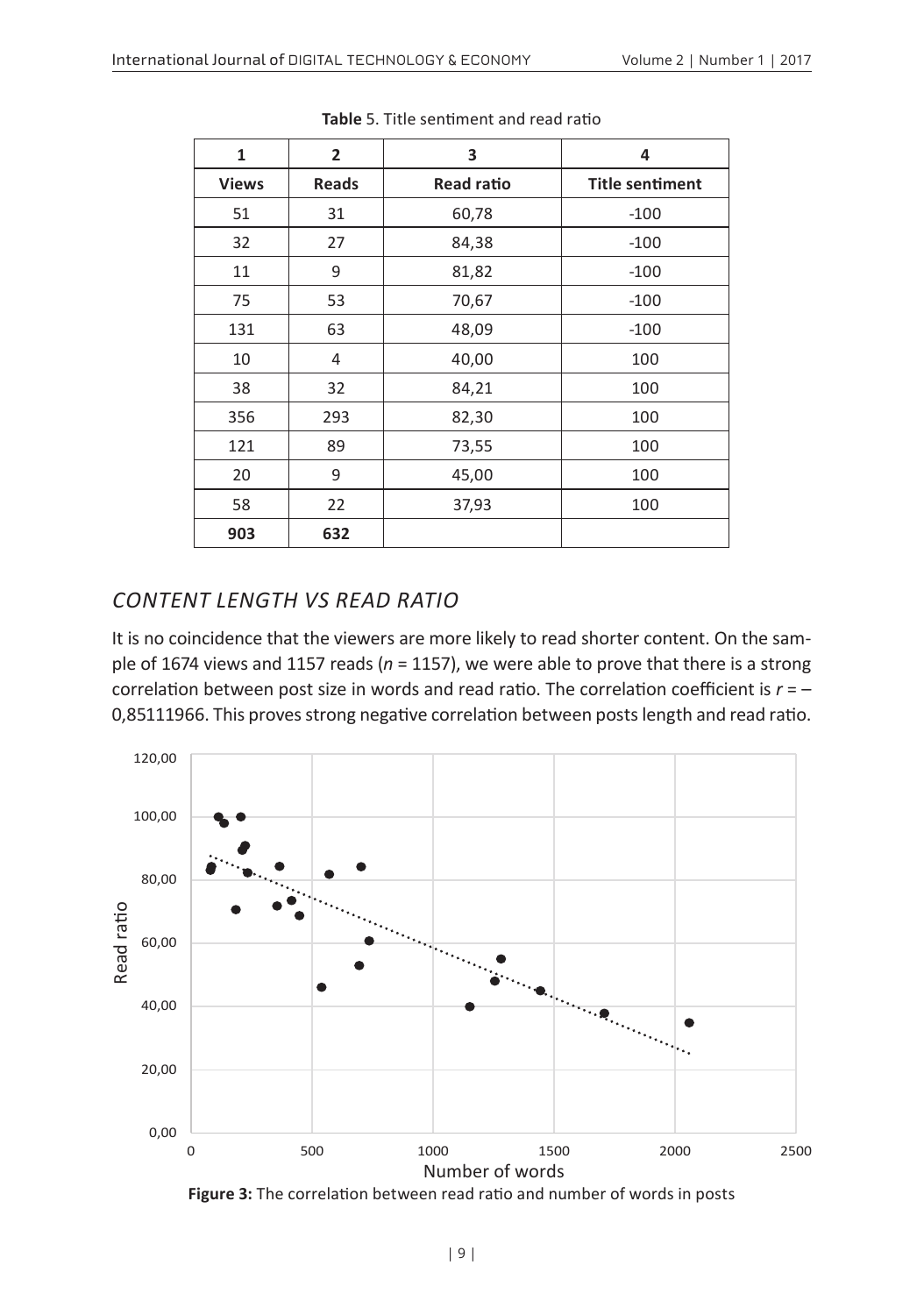### *POSITIVE TREND OF RECOMMEND READ RATIO*

We have discovered also that there is a moderate correlation between post history and recommend ratio. The newer the post is, the more likely is that it will be recommended. This can be interpreted in following frame. As the time progresses the author of the posts learns what the readers like, and writes appropriate content. Also as time progresses there are more followers of the author, so the social proof element also influences the decision to recommend. Also, the number of returning followers who like the author increments with time, and that number of returning followers can only be higher, never lower comparing to the beginning of posting.

Sample consists of 1674 views and 1157 reads, (*n* = 1157). The calculated *r* = 0,381809719 proves moderate correlation.



**Figure 4:** The correlation between rec. read ratio and post number

### **CONCLUSION**

We can conclude that there are many correlations to be found regarding sentiment and format of the content published on social network Medium.com and that from these correlations we can learn and predict the engagement for each post. Our predictions are based on correlation analysis with different results, but within all results there are at least minimum correlation to each model. Therefore, we are able to conclude as follows: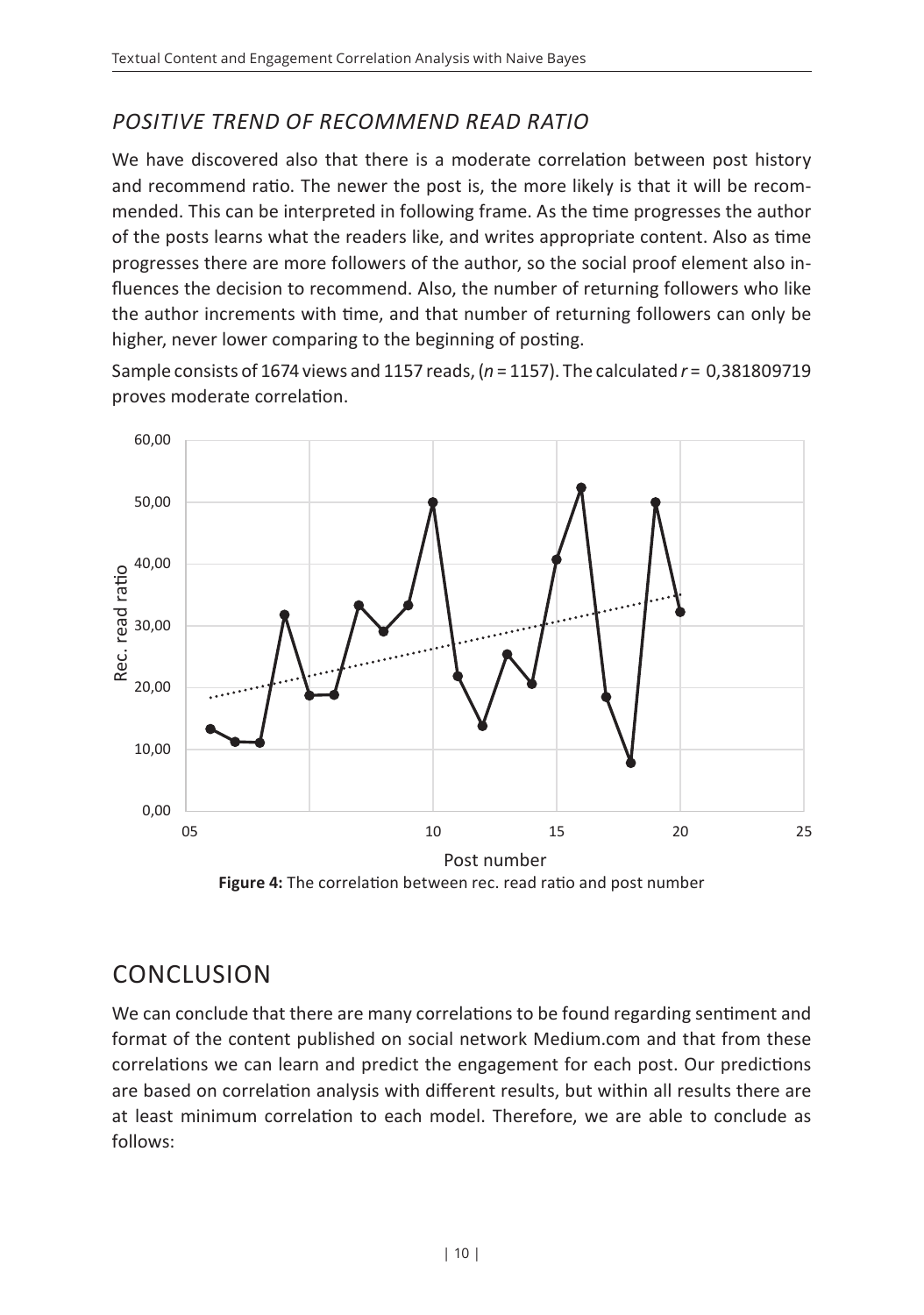- 1. There is a correlation between the sentiment and read recommendation ratio. The correlation is moderate, *r* = 0,340038418. The conclusion is: If we wrote a post with positive sentiment we are more likely to receive recommendations.
- 2. There is a correlation between using the word "love" in the posts and read ratio. The correlation is moderate, *r* = 0,3447607. The conclusion is: If we use the word love within appropriate density, we can expect the readers to read the content through. Variation of word density ("love"), is  $(0.15 - 0.26)$ .
- 3. There is a small negative correlation between the title sentiment and read ratio. Negative sentiment in the title provokes more readings. The r=- 0,241740106 proves small but present correlation between those two variables. The conclusion is: If we make the title negative, there is more chance of reading the post through
- 4. There is a strong negative correlation between the content length and read ratio. The *r* = –0,85111966 proves strong negative correlation. The conclusion is: The readers are more likely to read shorter posts through.
- 5. There is a moderate correlation between the post number and read ratio. The *r* = 0,381809719 proves moderate correlation. The conclusion is: As the time progresses posts get more and more recommendations. This can be explained by the learning curve of the author to produce more appropriate content for the readers.

### **REFERENCES**

- [1] (2017-04-20) http://sentiment.vivekn.com/
- [2] Narayanan V., Arora I., Bhatia A. (2013). Fast and accurate sentiment classification using an enhanced Naive Bayes model. Intelligent Data Engineering and Automated Learning IDEAL 2013 Lecture Notes in Computer Science Volume 8206, 2013, pp 194-201
- [3] (2017-05-20) http://text-processing.com/demo/sentiment/
- [4] (2017-05-20) http://ai.stanford.edu/~amaas/data/sentiment/
- [5] Andrew L. Maas, Raymond E. Daly, Peter T. Pham, Dan Huang, Andrew Y. Ng, and Christopher Potts. (2011). Learning Word Vectors for Sentiment Analysis. The 49th Annual Meeting of the Association for Computational Linguistics (ACL 2011).
- [6] (2017-05-20) http://www.imdb.com/
- [7] (2017-05-20) https://medium.com/@tomo.kristof
- [8] Pang, Bo, Lillian Lee, and Shivakumar Vaithyanathan. "Thumbs up?: sentiment classification using machine learning techniques." Proceedings of the ACL-02 conference on Empirical methods in natural language processing-Volume 10. Association for Computational Linguistics, 2002.